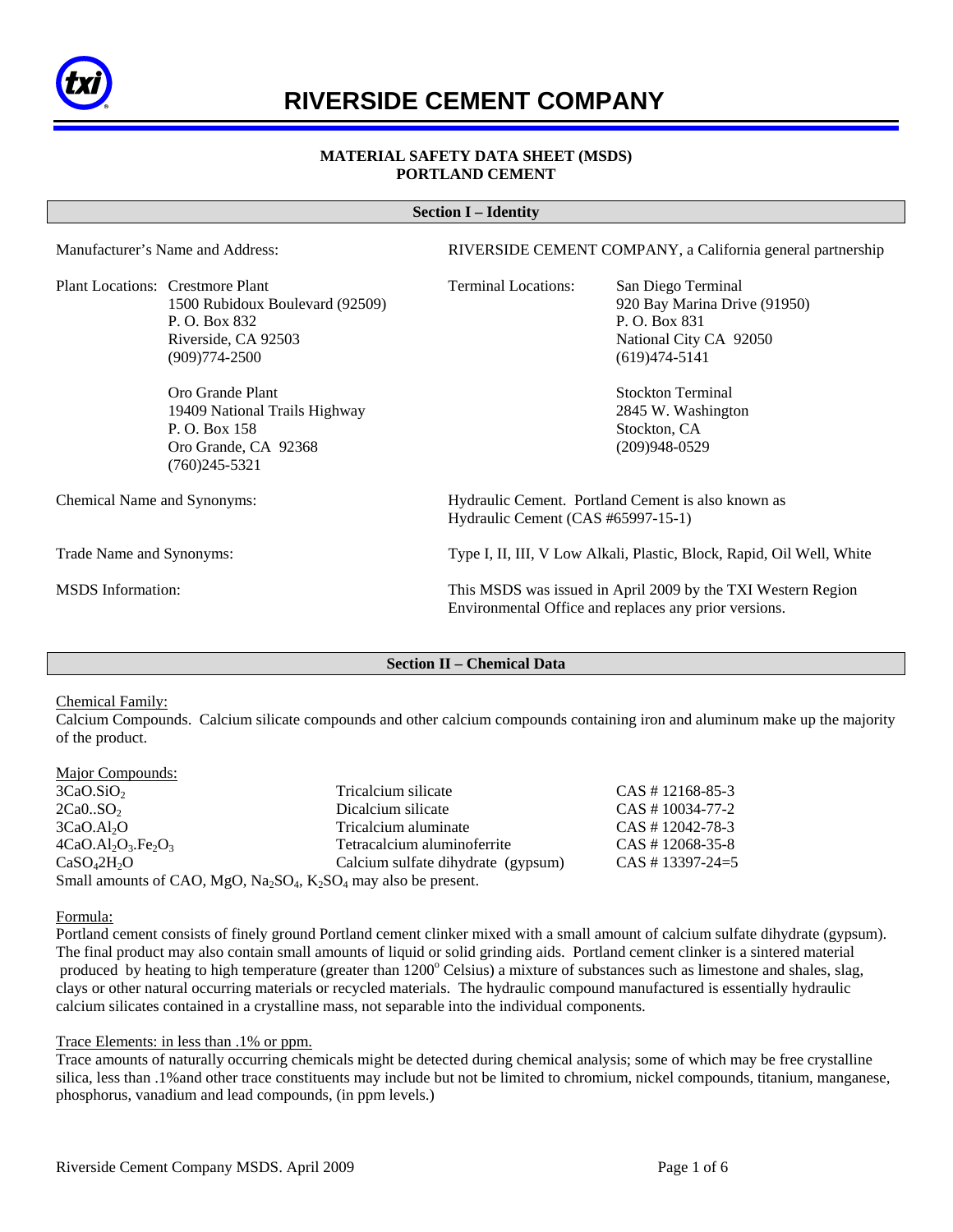Hazardous Ingredients:

Portland cements are listed by OSHA in 29 CFR 1910.1000, Table Z-1-A, and require material safety data sheets (FR, January 19, 1989), MSHA (30 CFR 55.5.-1, Ref.2, ACGIH TLV's for 1973, Appendix E) and ACGIH (TLV's for 1984-85, Appendix D) list Portland cements as nuisance dusts. NTP, LARC, or OSHA does NOT list Portland cements as carcinogens. It may, however, contain trace amounts of substances listed as carcinogens by these organizations. NTP, LARC, and OSHA do not list the grinding aids used in the manufacturing of Portland cement at this facility as carcinogens.

The main hazardous ingredients of Portland cement are:

 Hydraulic cement – approximately 95% by weight ACGIH TVL-TWA (1995-1996) = 10 mg. total dust/m<sup>3</sup> OSHA PEL (8 hour TWA) = 50 million particles/ $ft<sup>3</sup>$ 

 Gypsum – approximately 5% by weight ACGIH TVL-TWA (1995-1996) = 10 mg total dust/m<sup>3</sup> OSHA PEL (8 hour TWA) = 10 mg total dust/m<sup>3</sup> OSHA PEL (8 hour TWA) = 5 mg respirable dust/m<sup>3</sup>

Grinding agents – approximately 0.06% by weight NTP, LARC, and OSHA do not list these grinding agents as carcinogens.

## **Section III – Physical Data**

| Boiling point:                | Not applicable – Portland cement is a powdered solid |
|-------------------------------|------------------------------------------------------|
| Vapor pressure:               | Not applicable – Portland cement is a powdered solid |
| Vapor density:                | Not applicable – Portland cement is a powdered solid |
| Solubility:                   | Slight $(0.1 - 1.0\%)$                               |
| Specific gravity $(H_2O - 1)$ | 3.15                                                 |
| Evaporation rate:             | Not applicable – Portland cement is a powdered solid |
| Appearance and odor:          | Gray or white powder, no odor                        |
| Melting point:                | Not applicable                                       |
| pH in water (ASTM D 1293-95)  | 12 to 13                                             |

## **Section IV – Hazards Identification**

# Emergency Overview:

Portland cement is a light gray powder that poses little immediate hazard. A single short-term contact with the dry powder is not likely to cause serious harm. However, contact of sufficient duration with wet Portland cement can cause serious, potentially irreversible tissue (skin or eye) damage in the form of chemical (caustic) burns, including third degree burns. The same type of destruction can occur if wet or moist areas of the body come in contact with dry Portland cement.

## Potential Health Effects:

## **Relevant routes of exposure:**

Eye contact, skin contact, inhalation, and ingestion.

## **Effects resulting from eye contact:**

 Contact with airborne dust may cause immediate or delayed irritation or inflammation. Eye contact by larger amounts of dry powder or splashes of wet Portland cement may cause effects ranging from moderate eye irritation to chemical burns and blindness. Such exposures require immediate first aid (see section V) and medical attention to prevent significant damage to the eye.

#### **Effects resulting from skin contact:**

Exposed persons may not feel discomfort until hours after a hazardous risk exposure has ended and significant injury has occurred. Consequently, the only effective means of avoiding skin injury or illness involves minimizing skin contact, particularly with wet cement.

 Contact with dry Portland cement may cause drying of the skin with consequent mild irritation or more significant effects attributable to aggravation of other conditions. Dry Portland cement contacting wet skin or contact with moist or wet Portland cement may cause more severe effects including thickening, cracking or fissuring of the skins. Prolonged contact can cause severe skin damage in the form of caustic chemical burns. Some individuals may exhibit an allergic response upon skin contact with Portland cement. The response may appear in a variety of forms ranging from a mild rash to severe skin ulcers.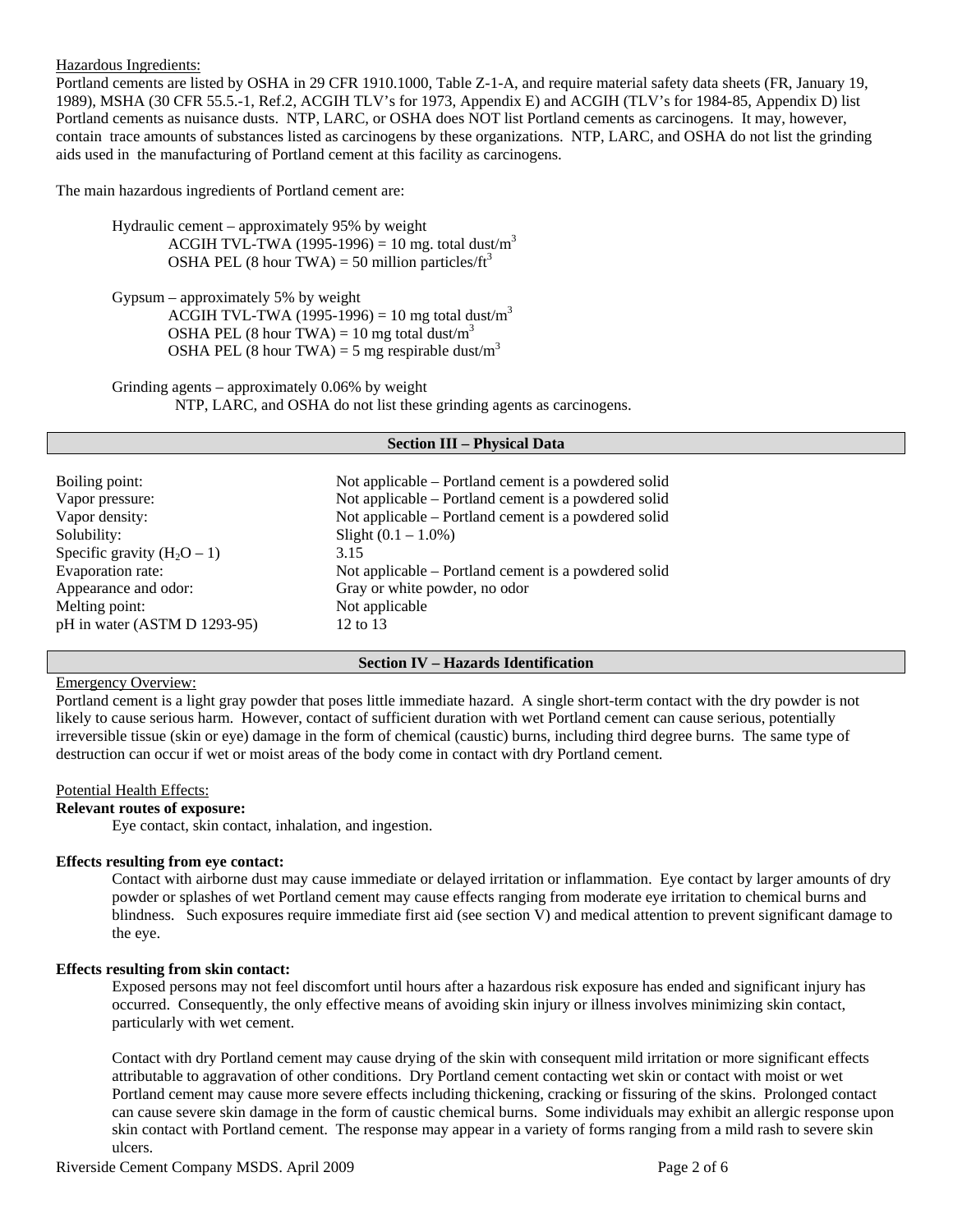## **Effects resulting from inhalation:**

Contact with Portland cement may cause irritation to the moist mucous membranes of the nose, throat, and upper respiratory system. It may also leave unpleasant deposits in the nose.

 Portland cement may contain trace amounts of free crystalline silica. Prolonged contact with respirable free crystalline silica may aggravate other lung conditions. It also may cause delayed lung injury including silicosis, a disabling and potentially fatal lung disease, and/or other diseases, Crystalline silica is now classified by IARC as a known human carcinogen (Group 1). NTP has characterized respirable silica as "reasonably anticipated to be a carcinogen".

## **Effects resulting from ingestion:**

 Although small amounts of dust are not known to be harmful, ill effects are possible if larger quantities are consumed. Portland cement should not be eaten.

## **Medical conditions which may be aggravated by inhalation or dermal exposure:**

Pre-existing upper respiratory and lung diseases.

Unusual (hyper) sensitivity to hexavalent chromium salts.

## **Section V – First Aid**

## **Eyes:**

Immediately flush eyes thoroughly with water. Continue flushing eye for at least 15 minutes, including under lids, to remove all particles. Consult physician immediately.

## **Skin:**

Wash skin with cool water and pH-neutral soap or a mild detergent intended for use on skin. Seek medical treatment in all cases of prolonged contact with wet cement, cement mixtures, liquids from fresh cement products, or prolonged wet skin contact with dry cement.

#### **Inhalation or airborne dust:**

 Remove person to fresh air. Seek medical help if coughing and other symptoms do not subside. Inhalation of large amounts of Portland cement requires immediate medical treatment.

#### **Ingestion:**

Do not induce vomiting. If conscious, have the victim drink plenty of water and seek medical attention immediately.

| <b>Section VI - Fire and Explosion Data</b>   |                                                                                       |  |
|-----------------------------------------------|---------------------------------------------------------------------------------------|--|
|                                               |                                                                                       |  |
| Flash point                                   | Portland cement is non-combustible and non-explosive                                  |  |
| Flammable and explosive limits:               | Not applicable                                                                        |  |
| Auto ignition temperature:                    | Not applicable                                                                        |  |
| Extinguishing media:                          | Not combustible                                                                       |  |
| Special firefighting procedures:              | Not applicable                                                                        |  |
| Hazardous combustion products:                | Not combustible                                                                       |  |
| Unusual fire and explosion hazards:           | None                                                                                  |  |
|                                               |                                                                                       |  |
| <b>Section VII – Stability and Reactivity</b> |                                                                                       |  |
|                                               |                                                                                       |  |
|                                               |                                                                                       |  |
| Stability:                                    | Stable. Keep dry until used.                                                          |  |
| Conditions to avoid:                          | Unintentional contact with water. Addition of water results in hydration and produces |  |
|                                               | (caustic) calcium hydroxide.                                                          |  |
| Incompatibility:                              | When in contact with water, wet Portland cement is alkaline. As wetted, it is         |  |
|                                               | incompatible with acids, ammonium salts and aluminum metal. Reaction with these       |  |
|                                               | substances liberates hydrogen gas.                                                    |  |
| Hazardous decomposition:                      | Will not spontaneously occur.                                                         |  |
| Hazardous polymerization:                     | Will not occur.                                                                       |  |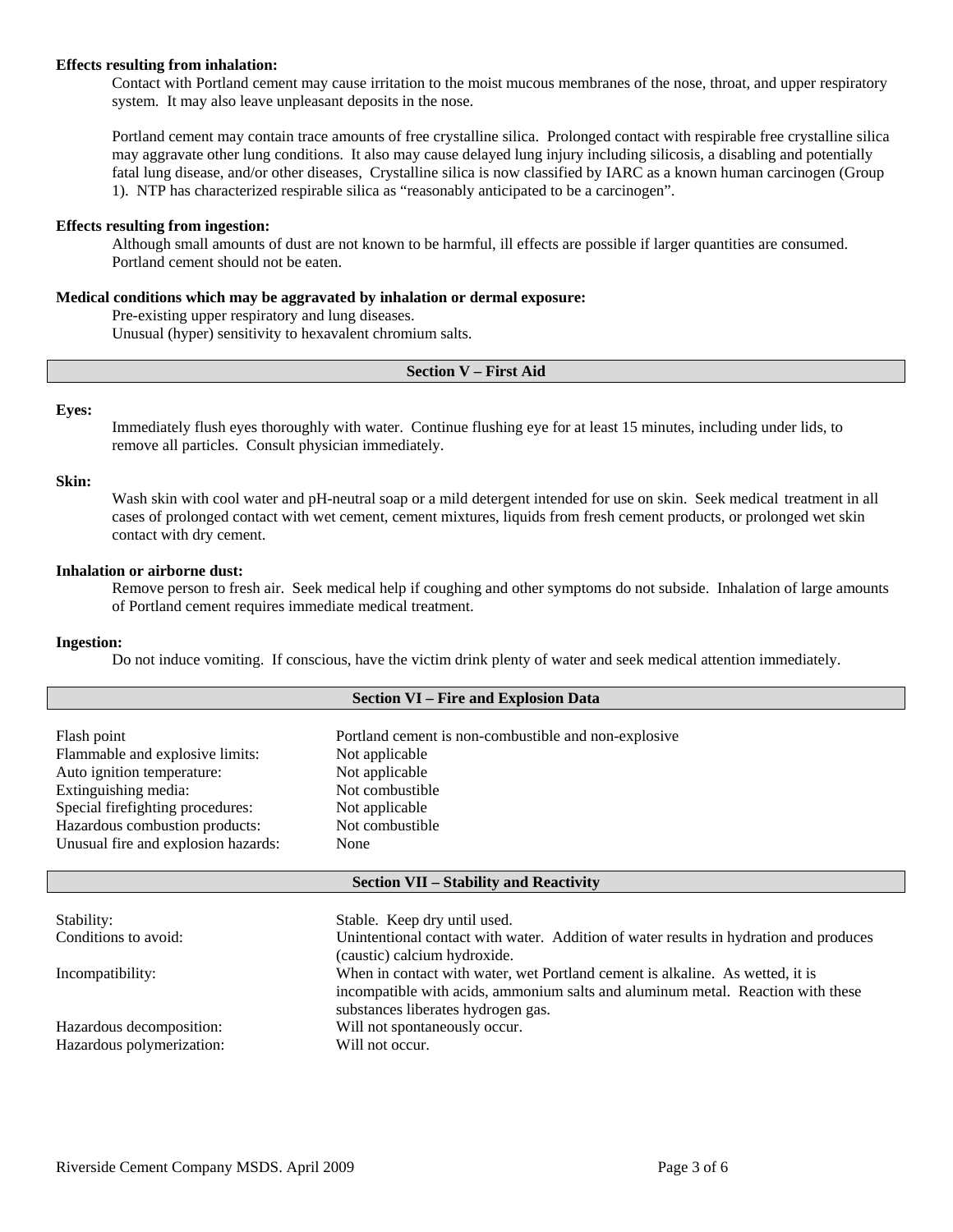# **Section VIII – Toxicological and Ecological Information**

Ecotoxicity: No recognized unusual toxicity to plant and animals.

## **Section IX – Handling & Storage/Spill Prevention**

## **Handling and storage:**

Keep Portland cement dry until used. Normal temperatures and pressures do not affect the material. Promptly remove clothing or clothing, which is wet with cement fluids, and launder before reuse. Wash thoroughly after contact with dust or wet cement mixtures or fluids.

## **Spill procedure:**

 Collect dry material using a scoop. Avoid cleanup methods that cause dust to become airborne. Avoid breathing the dust. Scrape up wet material and place in appropriate container. Allow the material to dry before disposal. Do not attempt to wash Portland cement down drains. Emergency procedures are not required. Small amounts of material can be disposed of as common waste or returned to the original container for later use. Large volumes may require special handling. Dispose of waste material according to local, state and federal regulations.

## **Section X – Exposure Controls/Personal Protection**

## **Skin protection:**

 Avoid contact with unhardened fresh Portland cement products. If contact occurs, wash affected area with soap and water. Where prolonged exposure to unhardened Portland cement may occur, wear impervious, abrasion, and alkali-resistant gloves and boots, and protective clothing to eliminate skin contact. Where required, wear boots that are impervious to water to avoid foot and ankle contact. The use of barrier creams is advised. However, barrier creams should not be a substitute for gloves. After working with cement, workers should wash with a pH neutral soap. If clothing becomes saturated with wetted cement, it should be removed and replaced with clean, dry clothing.

#### **Respiratory protection:**

 Avoid actions that can cause the cement dust to become airborne. Use local or general ventilation to control exposures below applicable exposure limits. Use NIOSH/MSHA (under 30 CFR 11) approved respirators in poorly ventilated areas. Note: Respirators and filters purchased after July 10, 1998 must be certified under 42 CFR 84.

## **Ventilation:**

Use local exhaust or general dilution ventilation to control exposure within acceptable limits.

## **Eye Protection:**

Wear safety glasses with side shields or tight fitting goggles. In extremely dusty environments, wear unvented or indirectly vented goggles to avoid eye irritation or injury. Contact lenses should not be worn when working with Portland cement or fresh cement products.

#### **Section XI – Transportation Data**

## **Hazardous materials description/proper shipping name:**

Portland cement is not hazardous under U. S. Department of Transportation (DOT)

# **Hazard class:**

Not applicable

## **Identification number:**

Not applicable

## **Required label test:**

Not applicable

# **Hazardous substances/reportable quantities (RQ):**

Not applicable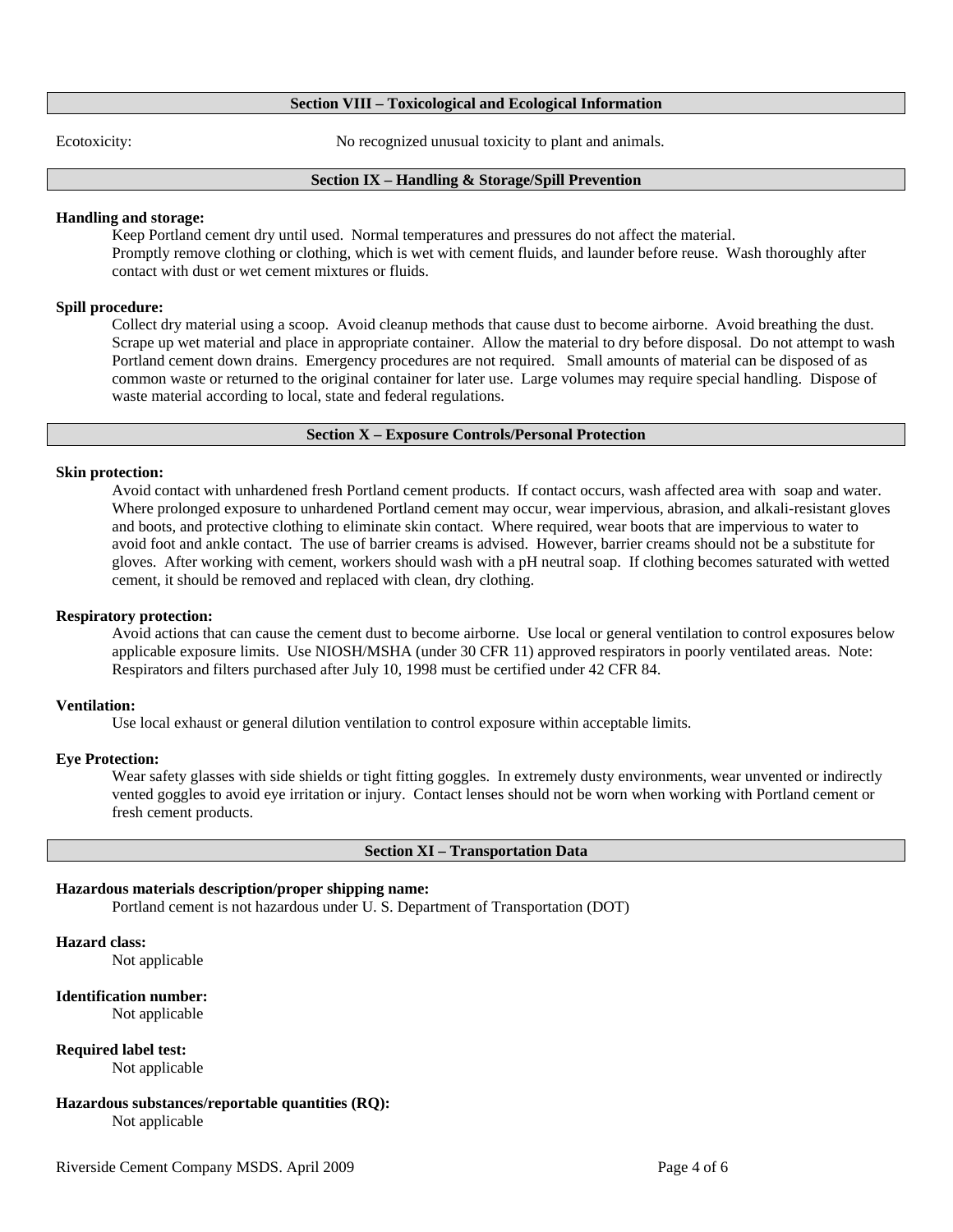## **Section XII – Other Regulatory Information**

## **Status under USDOL-OSHA Hazard Communication Rule 29 CFR 1910.1200:**

 Portland cement is considered a "hazardous chemical" under this regulation as a nuisance dust and should be part of any hazard communication program.

## **Status under CERCLA/Superfund, 40 CFR 117 and 302:**

Not listed

# **Hazard category under SARA (Title III), sections 311 and 312:**

Portland cement qualifies as a "hazardous substance" with delayed health effects.

## **Status under SARA (Title III), Section 313:**

Not subject to reporting requirements under Section 313

#### **Status under TSCA (as of May 1997):**

Some substances in Portland cement are on the TSCA inventory list

# **Status under the Federal Hazardous Substances Act:**

Portland cement is a "hazardous substance" subject to statutes promulgated under the act.

## **Status under California Proposition 65:**

 This product contains trace chemicals, including free crystalline silica, known to the State of California to cause cancer, birth defects, or other reproductive harm. California law requires the manufacturer to give the above warning in the absence of definitive testing to prove that the defined risks do not exist at levels of significance defined by the State.

#### **Status under the Workplace Hazardous Materials Information System (WHMIS):**

 Portland cement is considered a hazardous material under the Hazardous Products Act as defined by the Controlled Products Regulation (Class E – Corrosive Material) and is therefore subject to the labeling and MSDS requirements of the WHMIS.

# **Section XIII – Abbreviations and Acronyms**

| American Conference of Governmental Industrial Hygienists             |
|-----------------------------------------------------------------------|
| American Society for Testing and Materials                            |
| <b>Chemical Abstract Service</b>                                      |
| Comprehensive Environmental Response, Compsensation and Liability Act |
| Code of Federal Regulations                                           |
| Department of Transportation                                          |
| Federal Register                                                      |
| Cubic foot (cubic feet)                                               |
| International Agency for Research on Cancer                           |
| Cubic meter $(s)$                                                     |
| Materials Safety Data Sheet                                           |
| Mine Safety and Health Administration                                 |
| National Institute for Occupational Safety and Health                 |
| <b>National Toxicology Program</b>                                    |
| Occupational Safety & Health Administration                           |
| Permissible Exposure Limit                                            |
| <b>Reportable Quantity</b>                                            |
| Superfund Amendment and Reauthorization Act of 1986                   |
| Threshold Limit Volume                                                |
|                                                                       |

# **Status Under Workplace Hazardous Materials Information System (WHMIS), Canada:**

 Portland cement is considered to be a hazardous material under the Hazardous Products as defined by the Controlled Products Regulations (Class E – corrosive material) and is therefor subject to the labeling and MSDS requirements of the Workplace Hazardous Materials Information System (WHMIS)

# **Status Under Canadian Environmental Protection Act**

Not listed